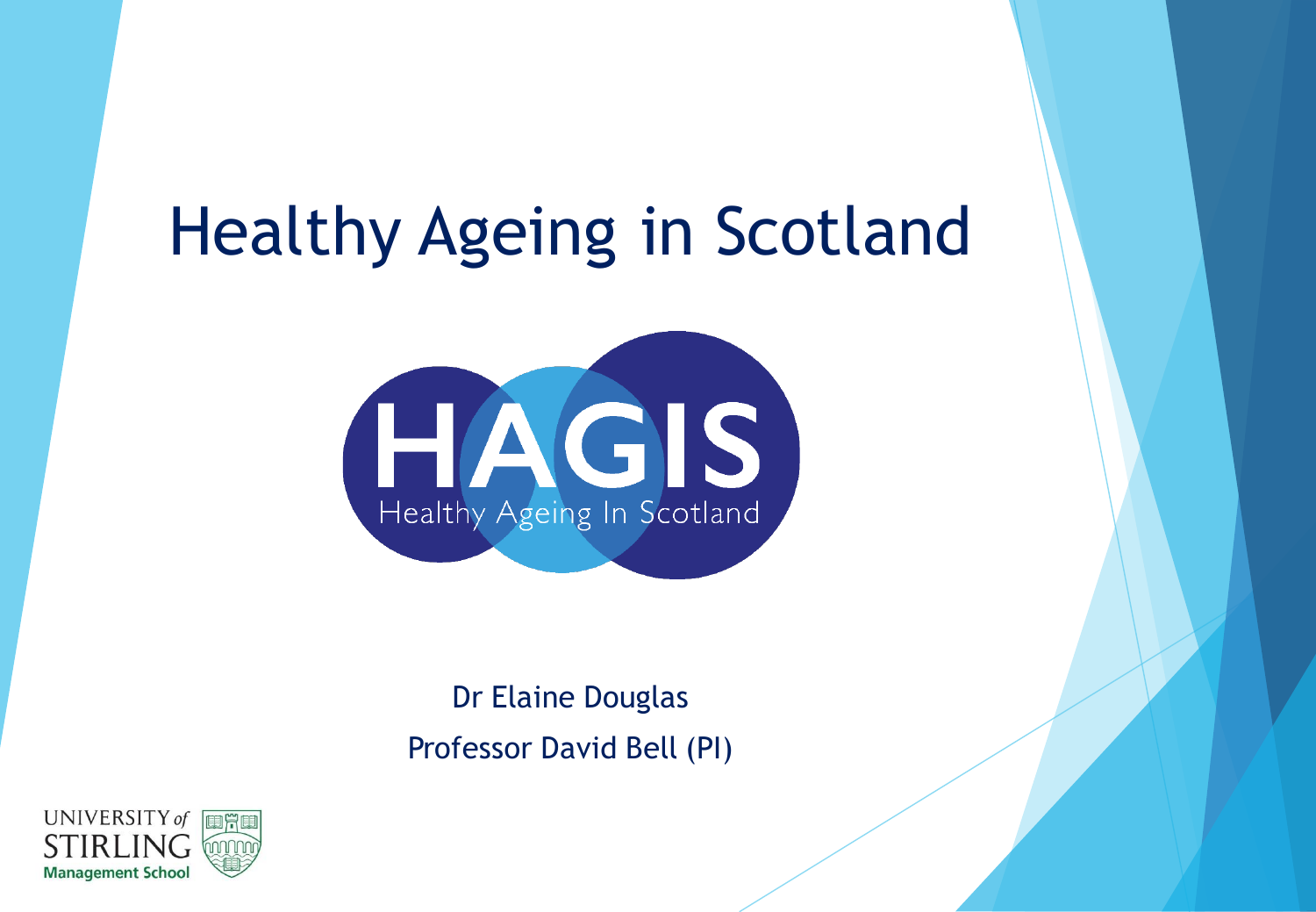

### **Overview**

- Why does Scotland need a longitudinal study of ageing
- **Development** 
	- **D**</del> Questionnaires
	- **Data Linkage**
- $\blacktriangleright$  Pilot
	- ▶ 'Soft Launch'
	- **Main Fieldwork**
- Wave 1

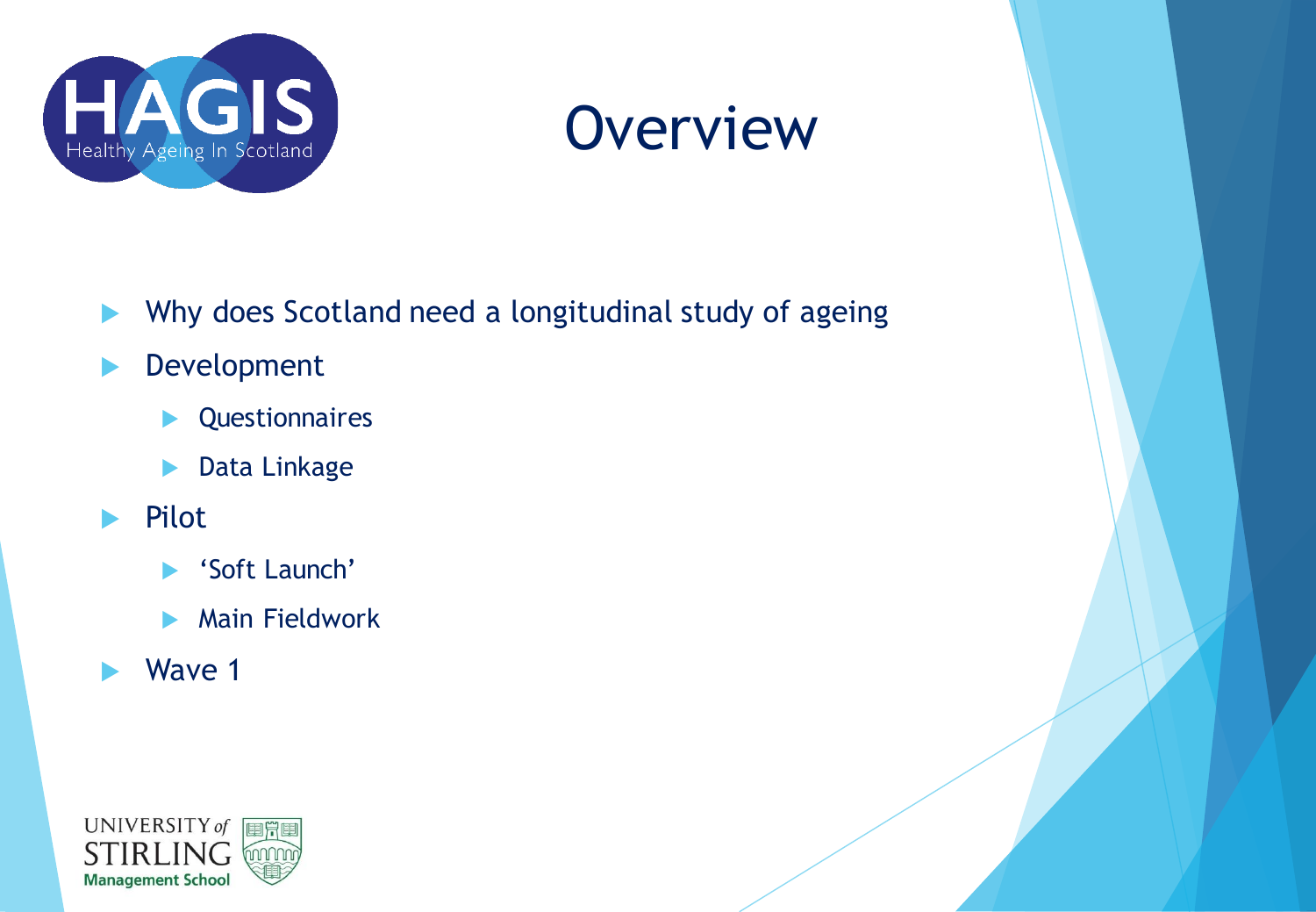

### Why is ageing research important for Scotland?

- In Scotland, our population is ageing at a faster rate than other UK nations
- Scotland Effect
	- Scotland has highest mortality rates and lowest life expectancy in western Europe. Thought to be predominantly due to high levels of socioeconomic deprivation or health behaviours
	- Mitchell et al found higher incidence of heart disease in Scotland not explained by deprivation, alcohol consumption or smoking
- Glasgow Effect
	- Even when compared with Liverpool and Manchester (UK cities with shared history of de-industrialisation) Glasgow's health is poorer
- Opportunity to take advantage of administrative data linkage

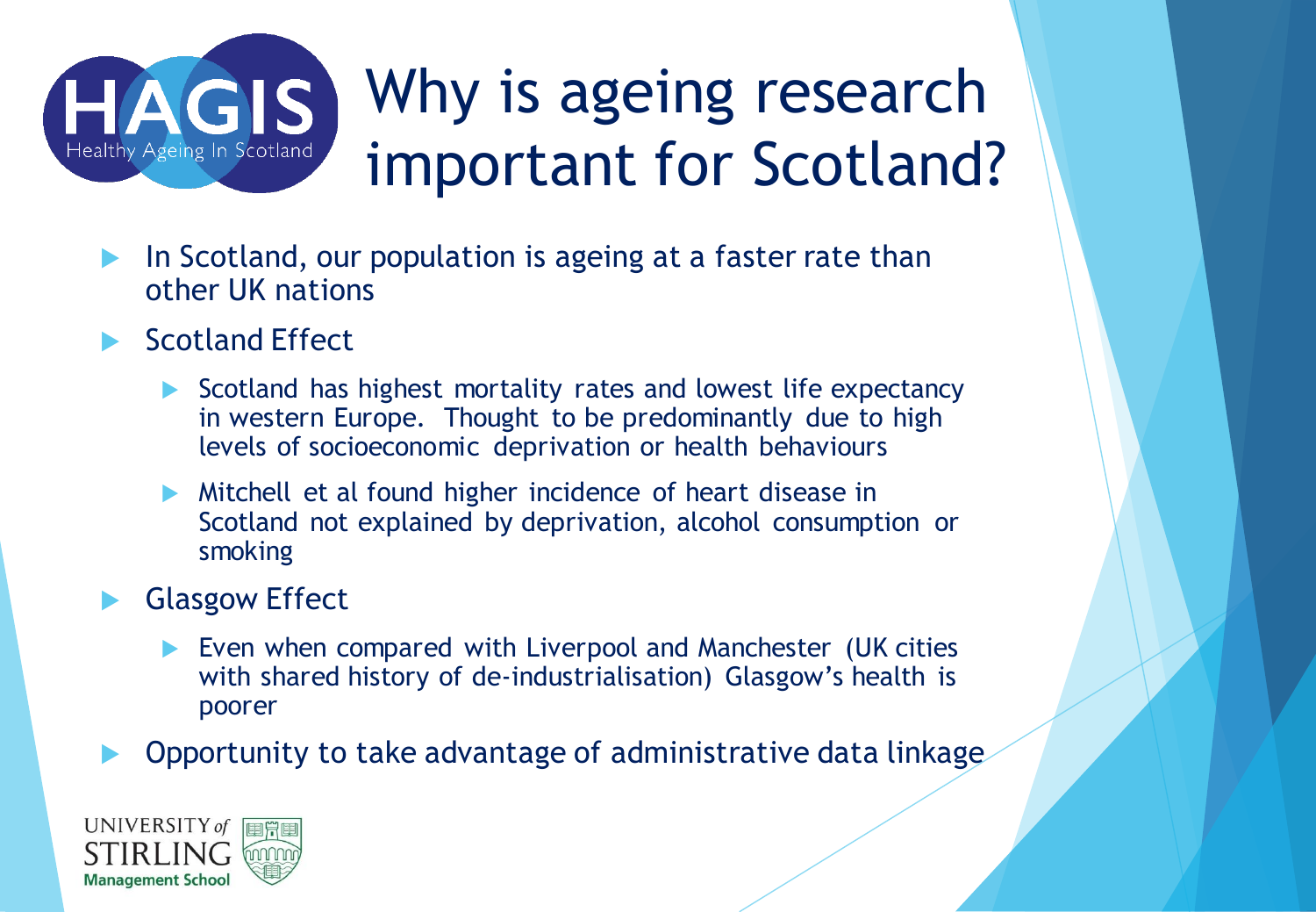

### Why is Scotland's research important for other ageing studies?

- Harmonised within the UK, Europe & globally via Gateway to Global Ageing Data Initiative [\(www.g2aging.org\)](http://www.g2aging.org/)
- Within UK
	- Health Outcomes
		- **Particularly given increasingly divergent National Health Service**
	- Welfare Payments 'quasi-natural experiment'
		- ▶ Disability Living Allowance, Personal Independence Payment, Winter Fuel Allowance, Attendance Allowance to be devolved to Scotland
- Europe

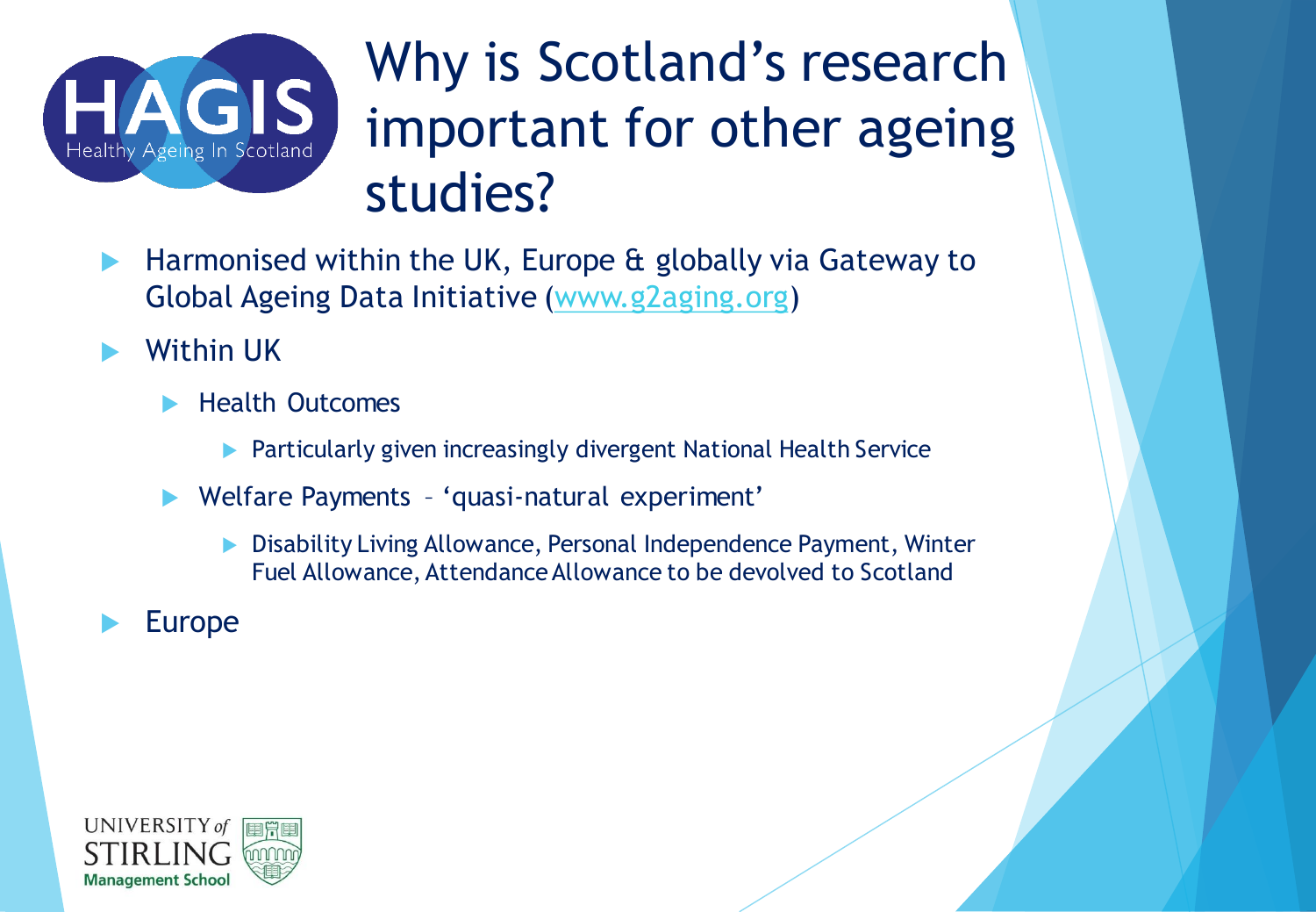

### HAGIS Social Survey

**Demographics** 

Social Circumstances

Employment

Income & Assets

Expectations & Retirement

Financial Literacy

Cognitive Health

Physical Health

Activities of Daily Life & Helpers

Social Participation

Risk Preferences

Health Behaviours

Social Support & Loneliness

**Participants** 

- Pilot study 1,000 adults, aged 50 years or older
- Future waves 7,000 adults
- **Pilot Survey** 
	- Face-to-face interview in household
	- Self-completion Questionnaire

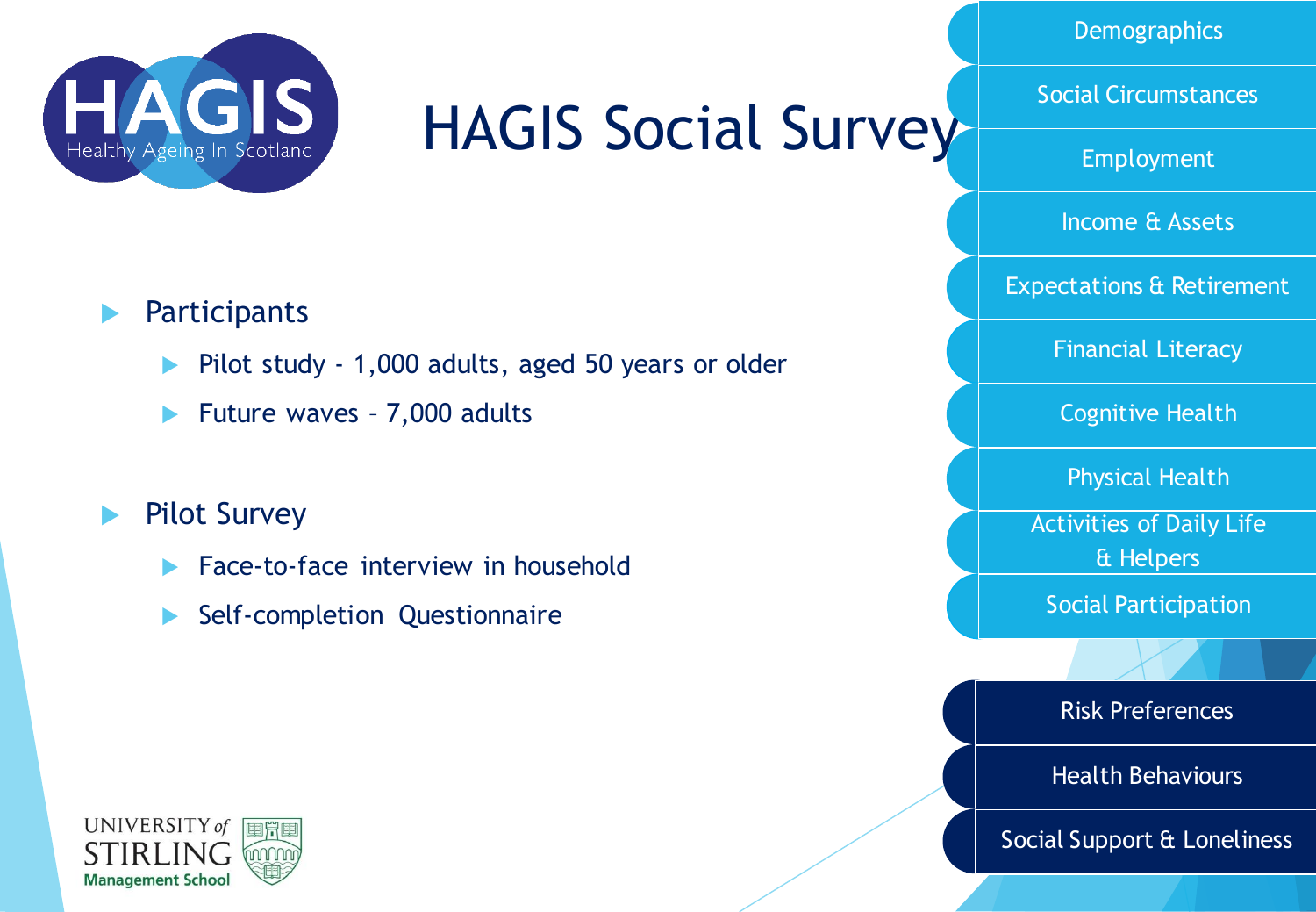

### Admin Data Linkage

- ▶ Sampling Strategy
	- Stratified sample by Health Board from Postcode Address File (PAF)
- $\blacktriangleright$  Pilot (soft launch preliminary data)
	- NHS Health Records & Dental Records 82% (soft launch)
		- ▶ Outpatients; Inpatients & Day Cases; Mental Health; Cancer Registration; Accident & Emergency; & Prescribing Information
		- Dental Records: Check Ups; Treatments; Dental Payment Exemptions (Income Support/Job Seeker's Allowance/Pension Credit/NHS Tax Credit Exemption Certificate)
	- Social Care Survey 75% (soft launch)
		- Home Care, Self Directed Support
	- Education  $76%$  (soft launch)\*
		- $\blacktriangleright$  National Archives
	- DWP & HMRC 46% (soft launch)
		- Work & Pensions Longitudinal Study (WPLS)

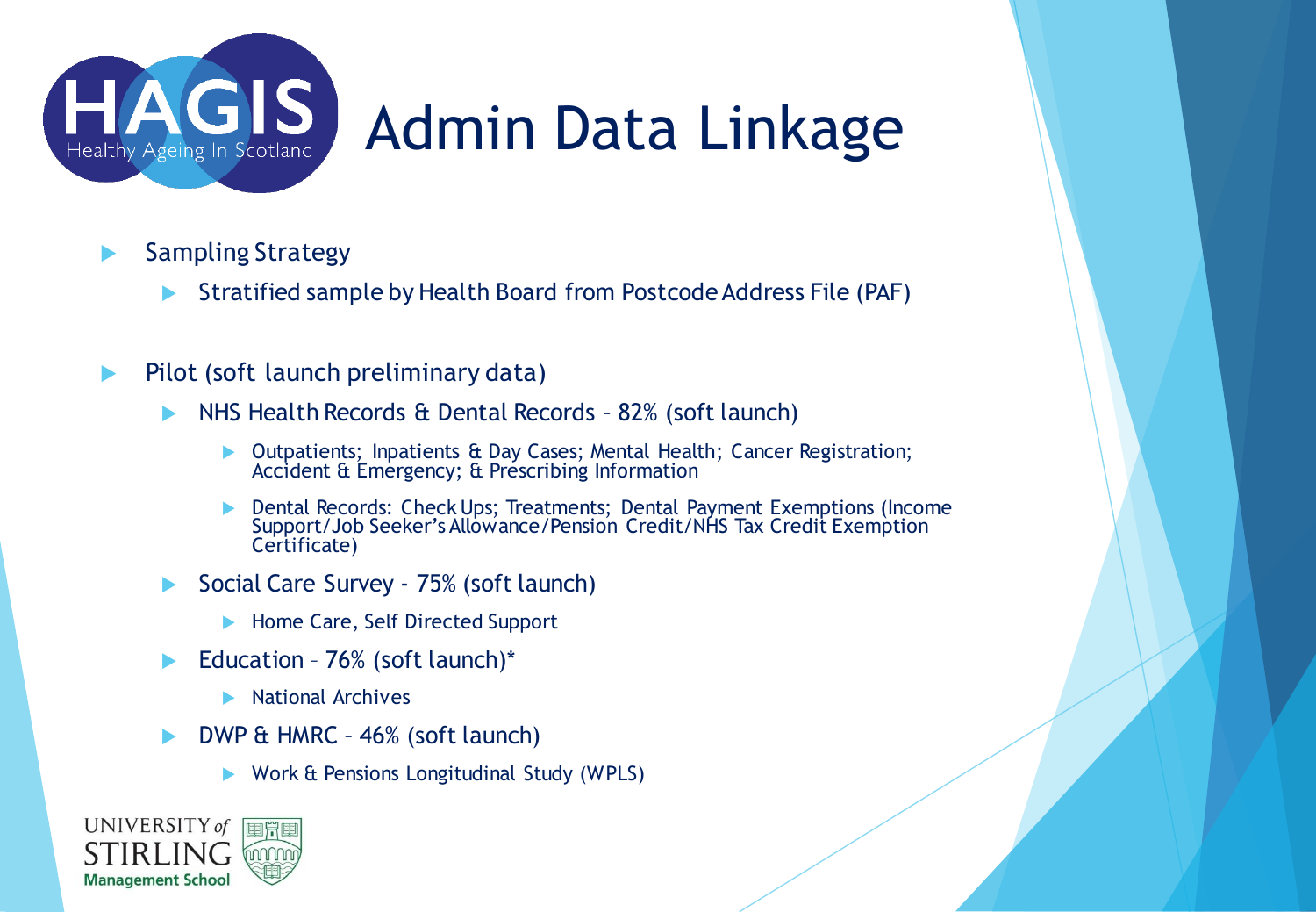

## NHS Health Records

#### NHS Health Care

- Outpatients (SMR00), Inpatients & Day Cases (SMR01)
- **Mental Health (SMR04)**
- Scottish Cancer Registry (SMR06)
- A & E (Information Services Division, National Data)
- Prescribing Information System for Scotland (PRISMS)

#### HAGIS will be able to:

- Assess representativeness of national health data with survey respondents
- compare reported prescription drug use in Scottish Health Survey
- **Investigate associations between health behaviours and health** outcomes

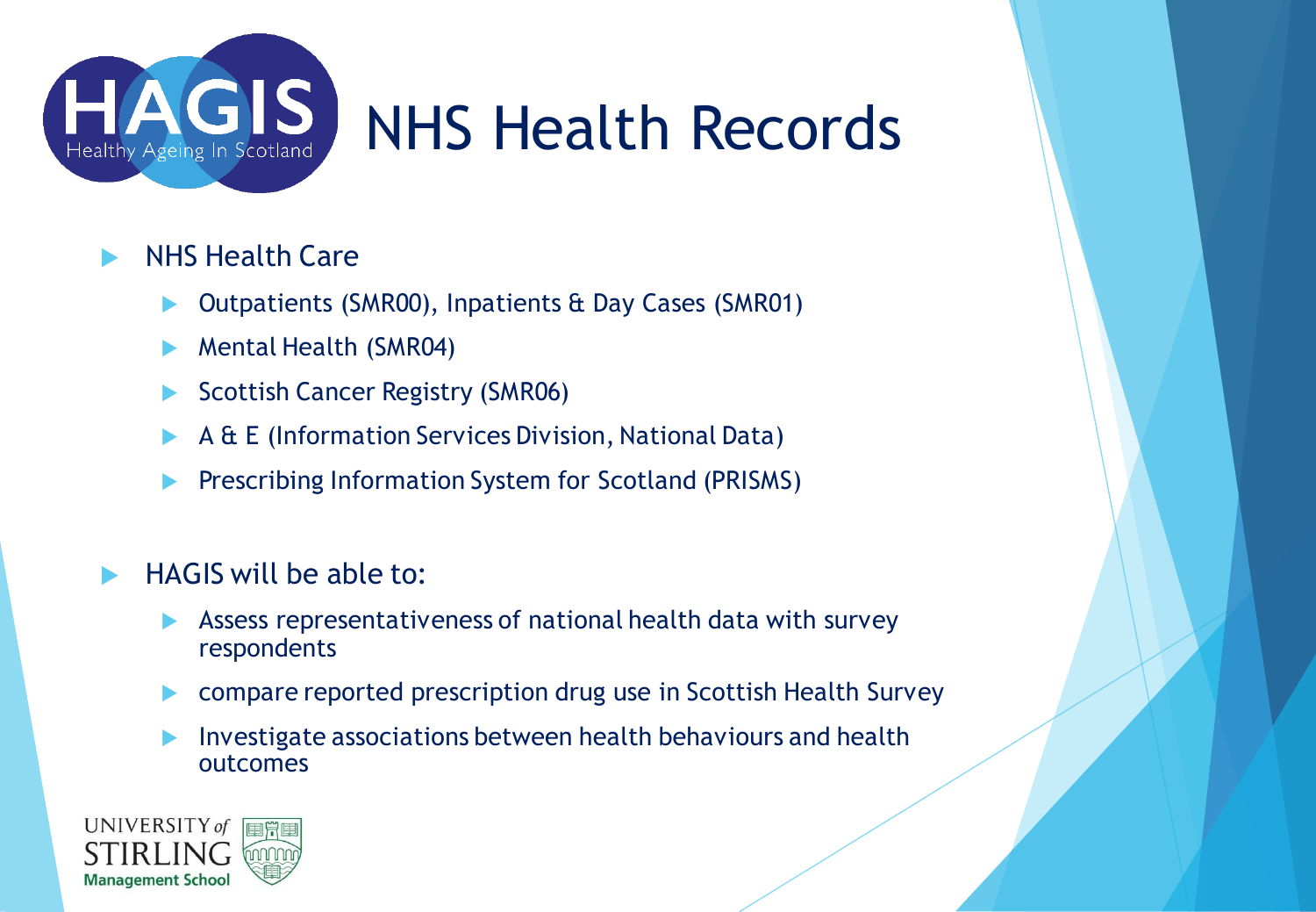

# NHS Dental Records

- Patient/individual level claims for check-ups and treatments
- Type of treatment, frequency of claims and hence regularity of attendance at dentist
- Oral health associated with physical health
- A National Clinical Strategy for Scotland The Scottish Government
	- There have never been so many older people who have retained their own teeth
	- Demand on the service is expected to rise steadily
	- The skills required to treat this often vulnerable group
		- **Peropentive care**
		- complex restorative or surgical procedures

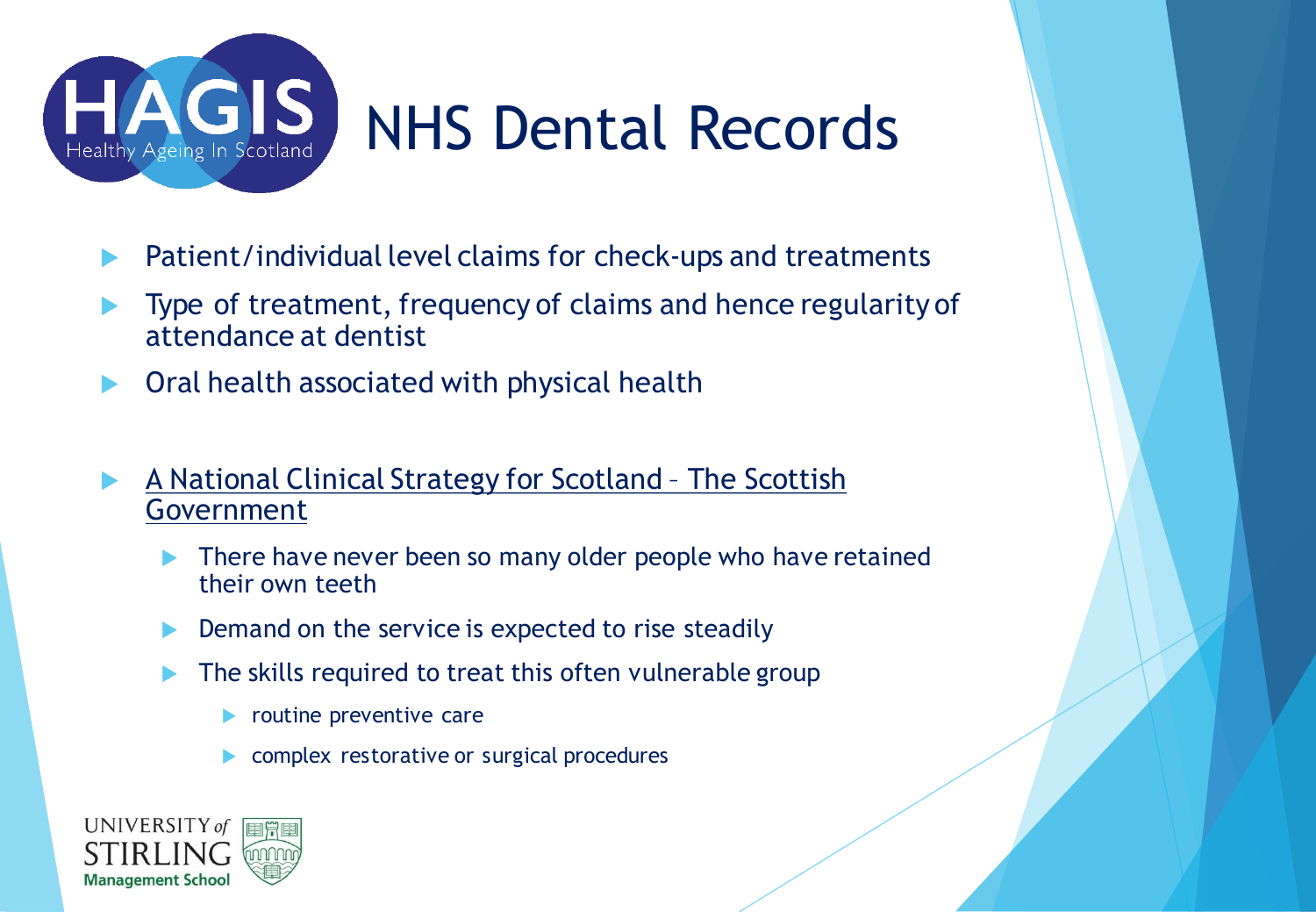

- Social Care Census: Self Directed Support and Home Care
- **Data currently available for the following local authorities:** 
	- Stirling, Clackmannanshire, Edinburgh, South Ayrshire, South Lanarkshire
- **Proportion of HAGIS respondents who i) receive social care** and ii) live within these LAs likely to be very low….
- Future Waves

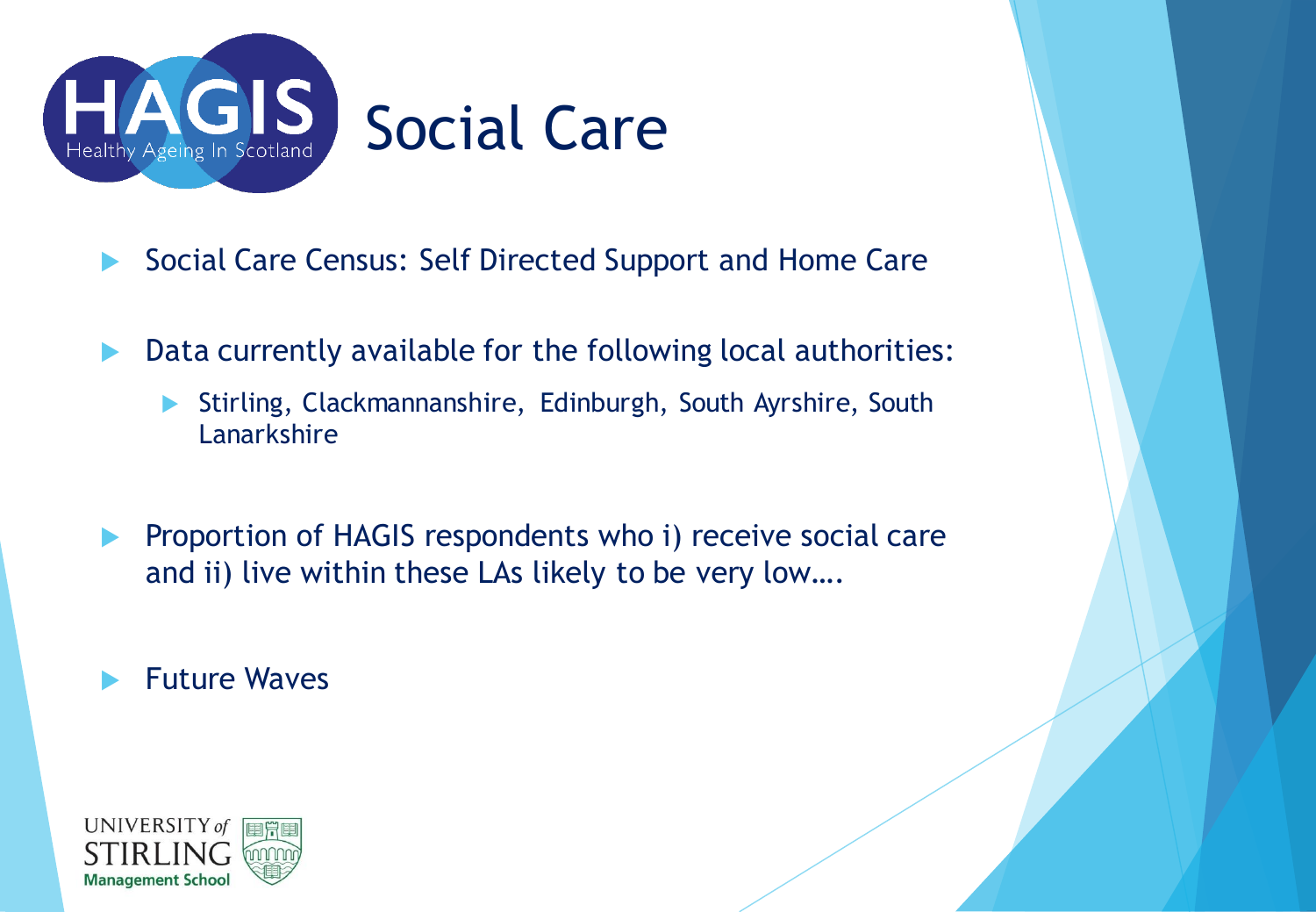

# Education Records

- **The National Archives of Scotland hold hard-copy records of** results from high school exams
- **The National Archives will allow us to access these records** and link them to survey respondents
- Such an exercise has never been undertaken!





- We will explore
	- $\blacktriangleright$  the feasibility linking these records with individual consent
	- **Potential disparities between self reported and actual levels of** educational attainment

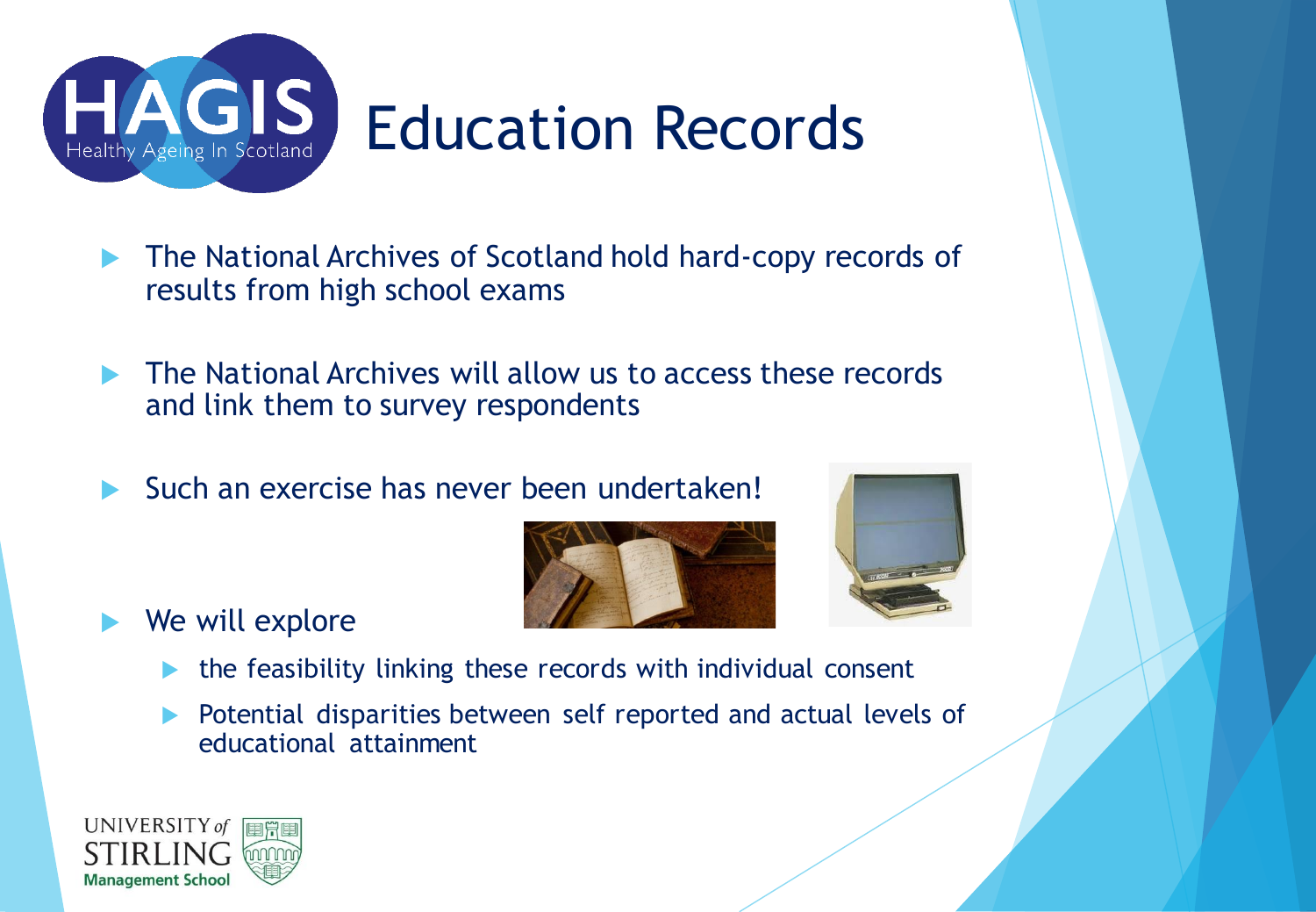

## Dept of Work & Pensions

- UK wider: DWP responsible for welfare and pension policy
	- Universal Credit/Jobseekers Allowance; Pensions & Disability
- Within Scotland, forthcoming changes will affect
	- ▶ Disability Living Allowance (DLA)/Personal Independence Payment (PIP); Attendance Allowance & Winter Fuel Payments
- These welfare payments are predominantly paid to older people!
- ▶ HAGIS already in discussion with Scottish Government about potential for new Social Security system in Scotland

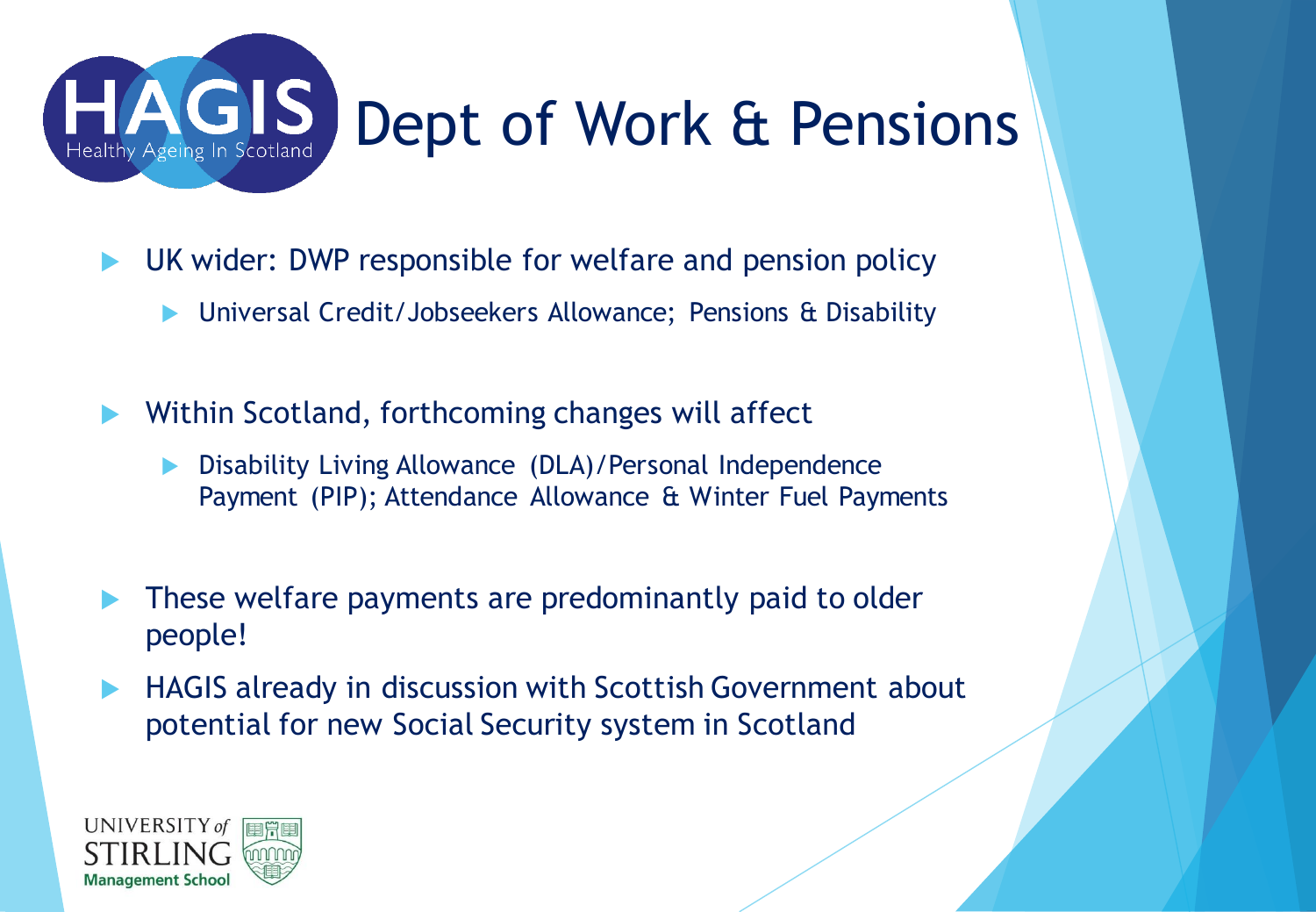

- **National Insurance (NI) & Income Tax**
- ▶ Data linkage issues with HMRC.... *EEE*
- Potential uses:
	- NI data paid over time will give an indication of actual income
	- Eg. Identify women out of labour market b/c no NI record
	- I NI paid has implications for pensions received/pension planning

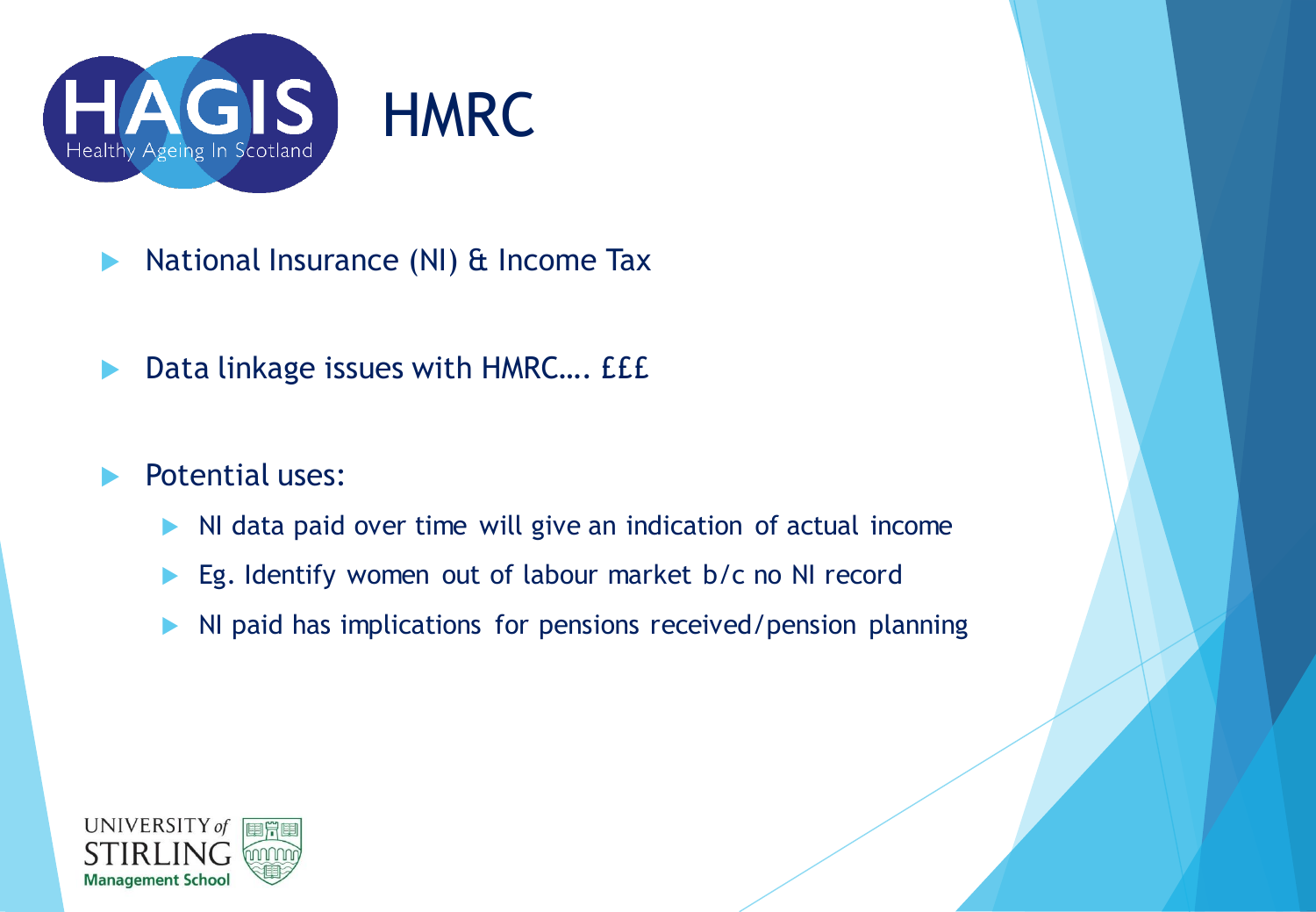

#### Survey data

- entered into tablet secure
- Secure transfer to FACTS
- Secure transfer to University of Stirling
- Anonymised
- ▶ Linked administrative data (ADRC Safe Haven)
	- **Anonymised survey responses linked to administrative data** 
		- **Diam** Only where consent given
	- $\blacktriangleright$  Safe Haven in Edinburgh
	- **Only accessible to named researcher in HAGIS team** 
		- $\triangleright$  We all have to attend and pass a course on use of administrative data, security etc
	- Analyses and results checked and verified by Safe Have staff prior to release

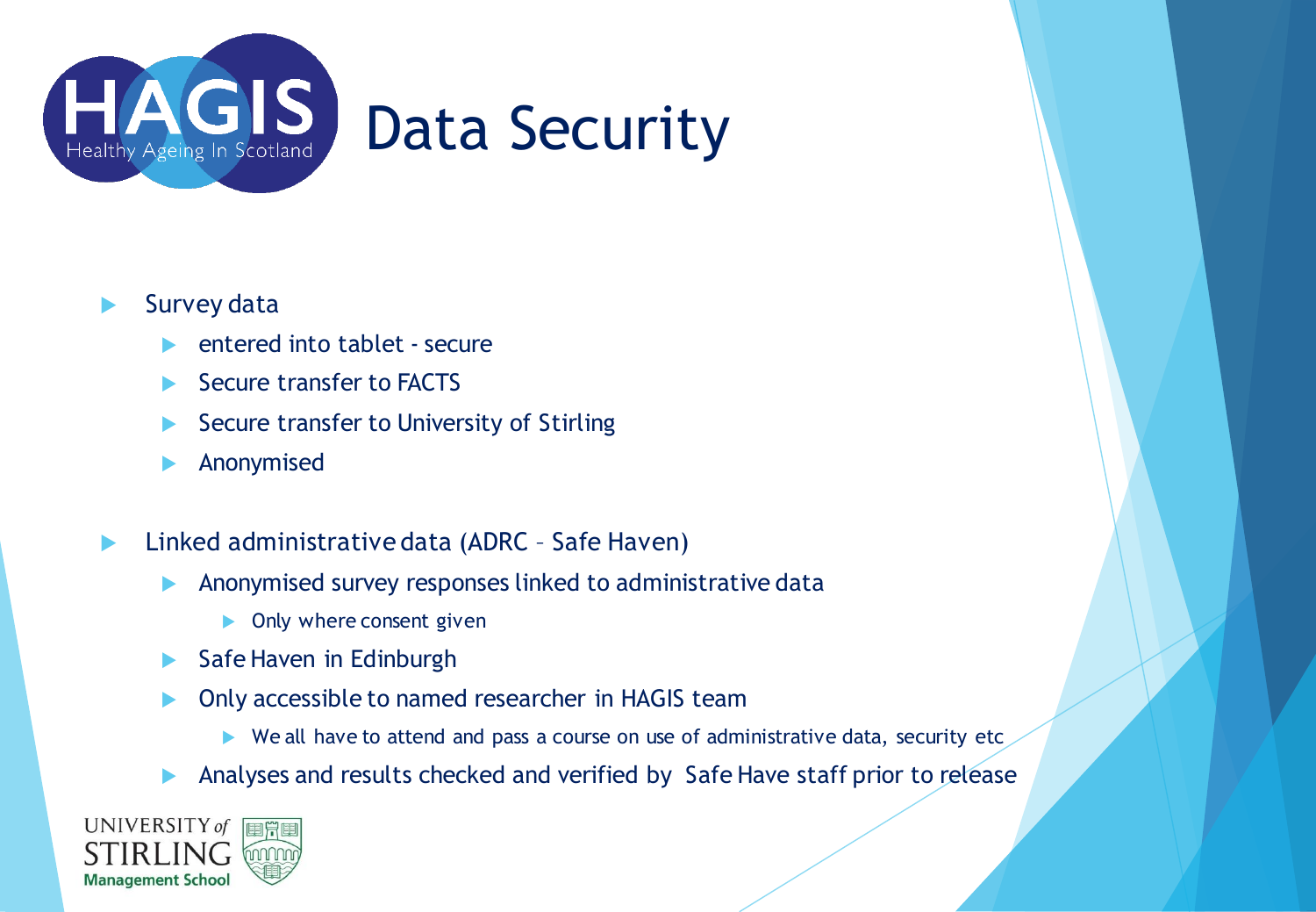

### Informed Consent

- **Consent to take part in survey** 
	- Face-to-face interview
	- Self-completion
- **Consent to data linkage** 
	- **Consent can be given for some, none or all administrative data**
	- Reassurance of security and anonymity
	- All personal identifiers removed from data
		- Researchers will not be able to identify people from data
		- $\triangleright$  Not interested in individuals, interested in trends in population
	- Share the benefits of data linkage

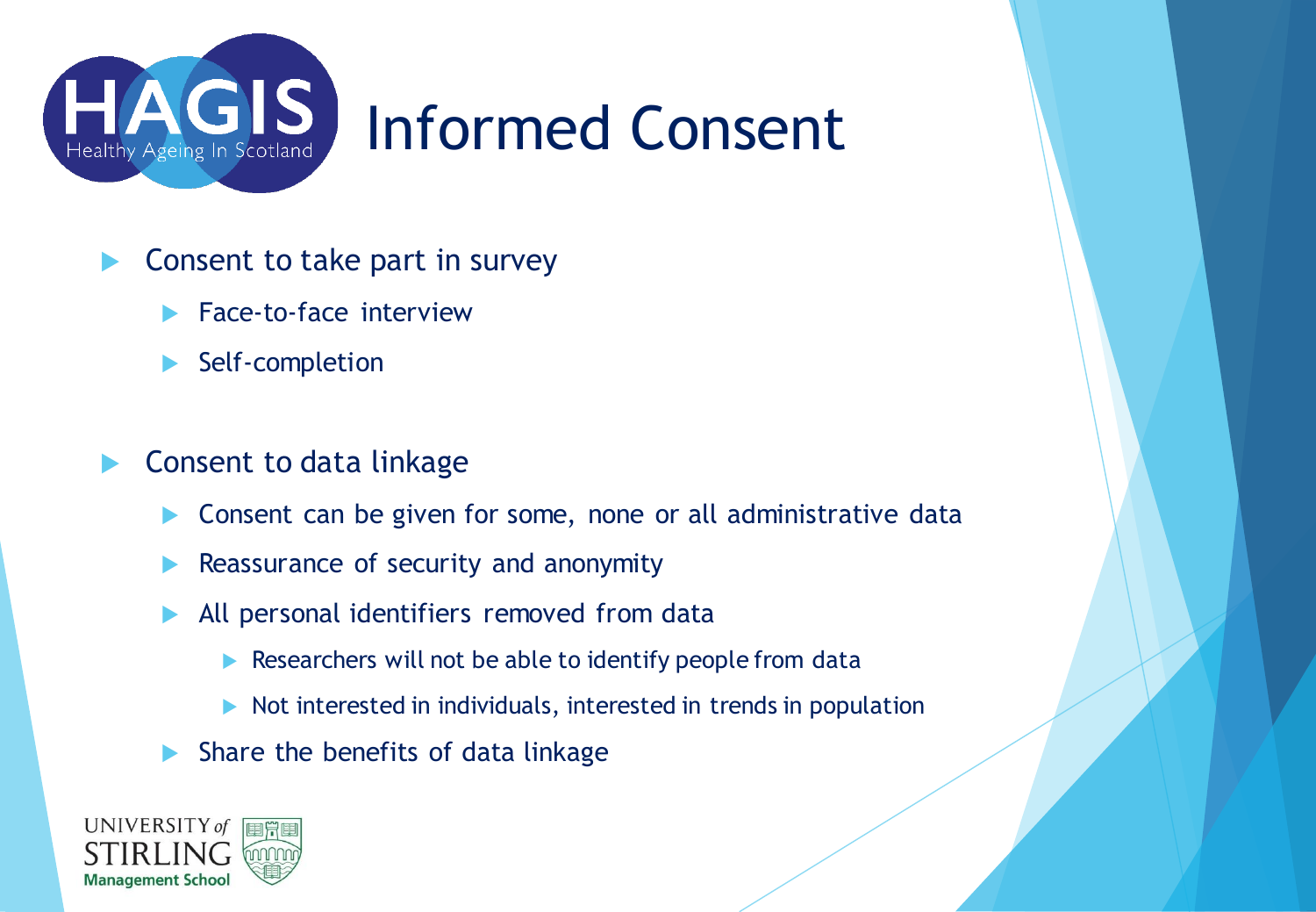

- You are the face of HAGIS
- You are the people our respondents (and potential respondents) will meet and spend time with
- We understand the importance of your role
	- **E** Valued
	- Supported



### Thank you!